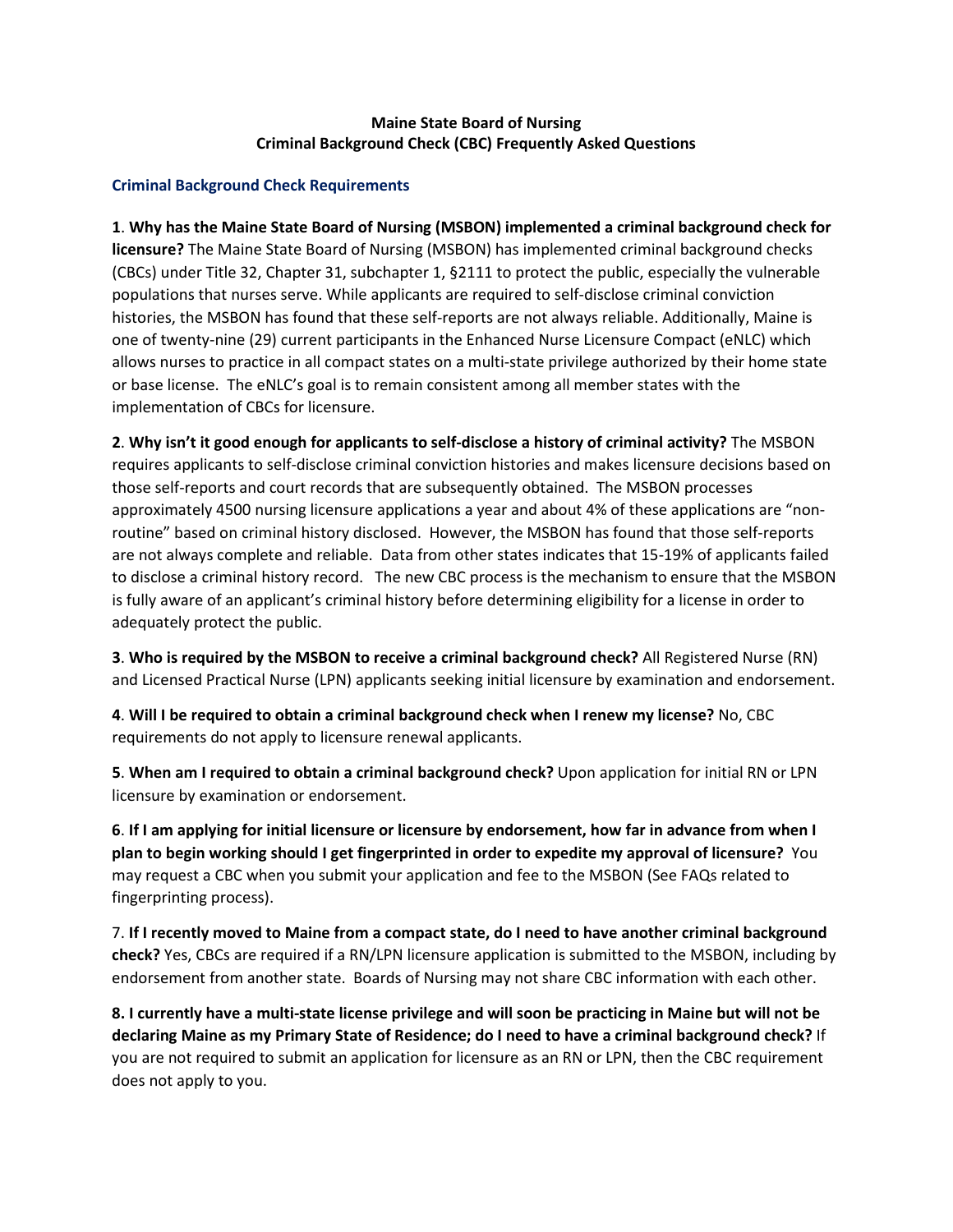**9. I am a new graduate; can I take the NCLEX® while my application and criminal background check are being processed and reviewed?** If you submitted an application for licensure by examination and you meet the minimum applicable MSBON regulation requirements, you may be eligible to receive an Authorization to Test (ATT/Eligibility) letter, which allows you to take the NCLEX exam.

**10**. **I am a new graduate and I want to go to work as soon as possible, can I obtain my license while my criminal record background check is pending?** No

**11. Do I need to complete a criminal background check if I am applying for an advanced practice registered nurse license?** Yes, a CBC is required for APRNs seeking initial licensure and/or licensure by endorsement.

# **Fingerprinting Process**

**12**. **Why is it necessary to obtain my fingerprints rather than running a search on my name?** Fingerprint-based background checks are processed through both FBI and state criminal databases presenting a complete criminal profile of the applicant. Conversely, non-fingerprint background checks or "name checks" are not nearly as comprehensive and run the applicants background against a limited amount of predetermined records which are commercially available. Therefore, a name search only would not give the MSBON complete information.

**13**. **Who is responsible for paying for the criminal background check and how much does it cost?** The applicant is responsible for paying for the criminal background check fee directly to IdentoGo Maine. The cost is \$52.00.

**14**. **I was recently fingerprinted by another agency do I still need to be fingerprinted for the MSBON?** Yes, you will need to be fingerprinted for the MSBON licensure process. Any fingerprints that you had collected in the past are not retrievable or transferable from other state or federal agencies

**15**. **Who will be obtaining the fingerprints for my criminal background check?** Your fingerprints will be collected at a IdentoGo Maine site location. The prints will be sent to the Maine State Bureau of Identification (SBI).

**16. Where can I get my fingerprints electronically processed?** You will get your fingerprints electronically processed by IdentoGo at a IdentoGo Maine site location. Once you register on the IdentoGo site you will be able to choose a location closest to you.

**17**. **Is there a different fingerprinting process for out of state applicants?** If you are out of state, the process is similar to the one for applicants in Maine.

**18**. **What about applicants from out of the country?** If you are out of the country, you will not be able to have your fingerprints collected until you are physically present in the United States.

**19. Am I able to cancel or change my scheduled fingerprinting appointment if needed?** Yes, you will need to contact the IdentoGo appointment location you selected 24 hours prior to your appointment time to cancel or reschedule, or change your appointment on the IdentoGo Maine site.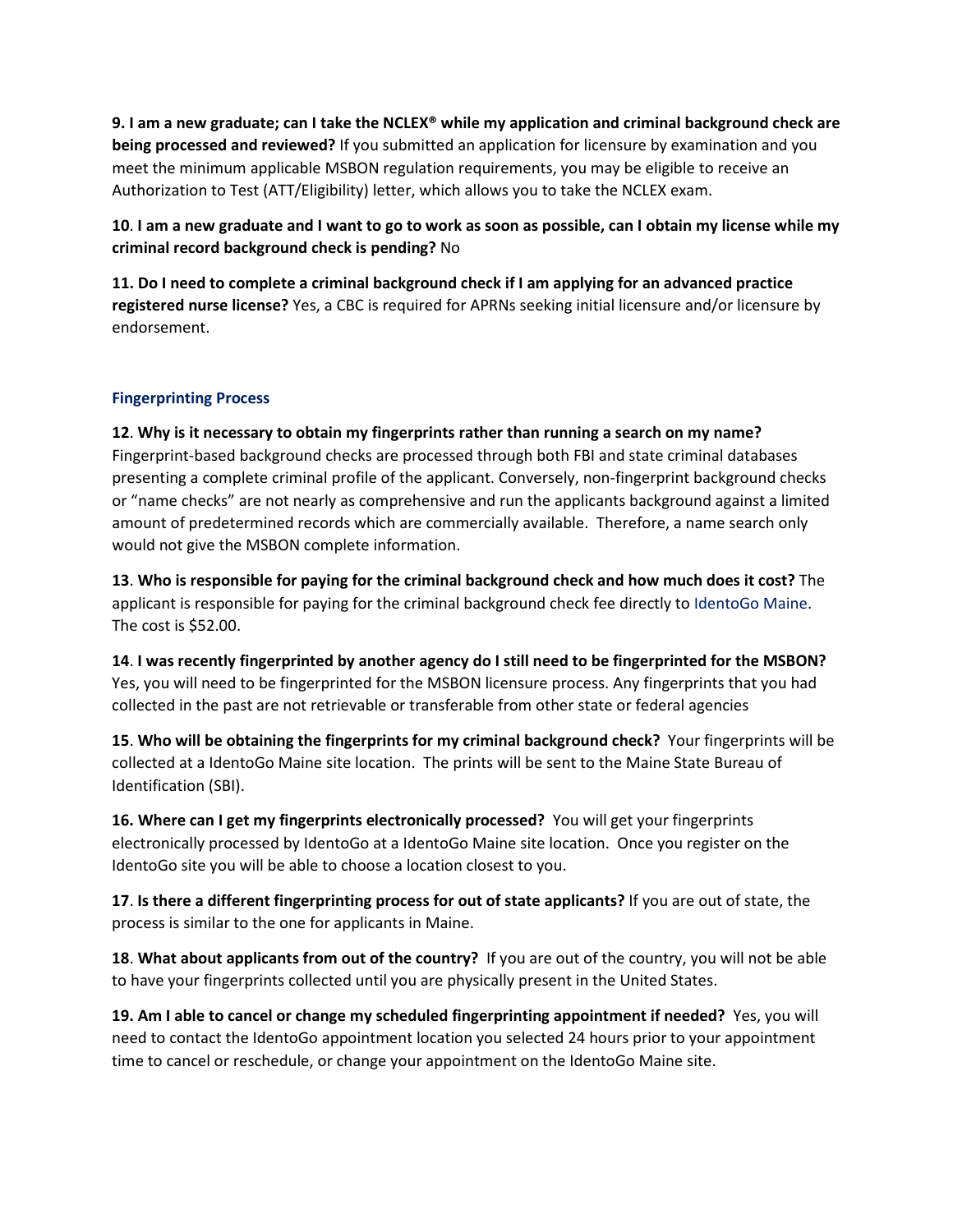**20. What do I need to bring with me to the electronic fingerprinting site?** Two (2) forms of identification, at least one (1) of which must be a valid government-issued photo ID and your appointment number (found on your appointment confirmation receipt received through IdentoGo Maine).

**21**. **How does the electronic fingerprinting process actually work?** Livescan (electronic) fingerprints are captured electronically, via a digital image that can be transmitted electronically; this provides for a faster and more accurate fingerprint collection process.

**22**. **How long will it take for my fingerprints to be processed?** Results of fingerprint-based checks are typically processed within 2-4 business days. Note: Results are ultimately dependent upon processing times of the Maine State Bureau of Identification (SBI) and Federal Bureau of Investigation (FBI), which are subject to change.

**23**. **I am nearing graduation from my nursing program. How far in advance from my graduation date can I get fingerprinted in order to expedite my approval of examination?** You may request a CBC once you fill out your application but no more than 90 days prior to receipt of your application and fee by the MSBON.

**24**. **Who has access to my fingerprints and criminal record?** The applicant's fingerprints are submitted directly to IdentoGo (contractor with MSBON) and are electronically scanned through a secure site to the Maine State Bureau of Identification (SBI) Central Criminal Records Exchange (CCRE) and the Federal Bureau of Investigation (FBI). No other entities have access to the applicant's fingerprints. The criminal history record of arrests and prosecution ("RAP"sheet) will only be accessible by MSBON designated CBC staff.

### **25. How can I be assured that my fingerprints and personal information are kept safe and**

**confidential?** IdentoGo is committed to safeguarding the privacy of the data received and processed. It is the policy of the MSBON that data defined as confidential shall be protected from unauthorized access and release. Criminal History Record Information (CHRI) shall not be made available to any agency of state, federal, or local government or any individual except pursuant to such process, order, or subpoena as may be authorized by federal, state, or local law relating to civil, criminal, or administrative discovery procedures or legislative investigative power. Upon receipt of any process, order, or subpoena seeking confidential information, the Executive Director and the Board Attorney(s) shall determine if such process, order or subpoena is in proper legal form.

**26**. **Will my fingerprints be kept on record and for how long?** IdentoGo will maintain, archive and store all live-scan fingerprint transmissions to SBI. The main purpose of maintaining an archived database is to eliminate redundant fingerprinting of applicant, in rare cases of lost prints or to satisfy any statutory record keeping/retention requirements.

**27. What should I do if I am notified that my electronic fingerprints were lost or illegible?** Applicants should contact IdentoGo by accessing your account through IdentoGo Maine directly to reschedule an appointment free of charge.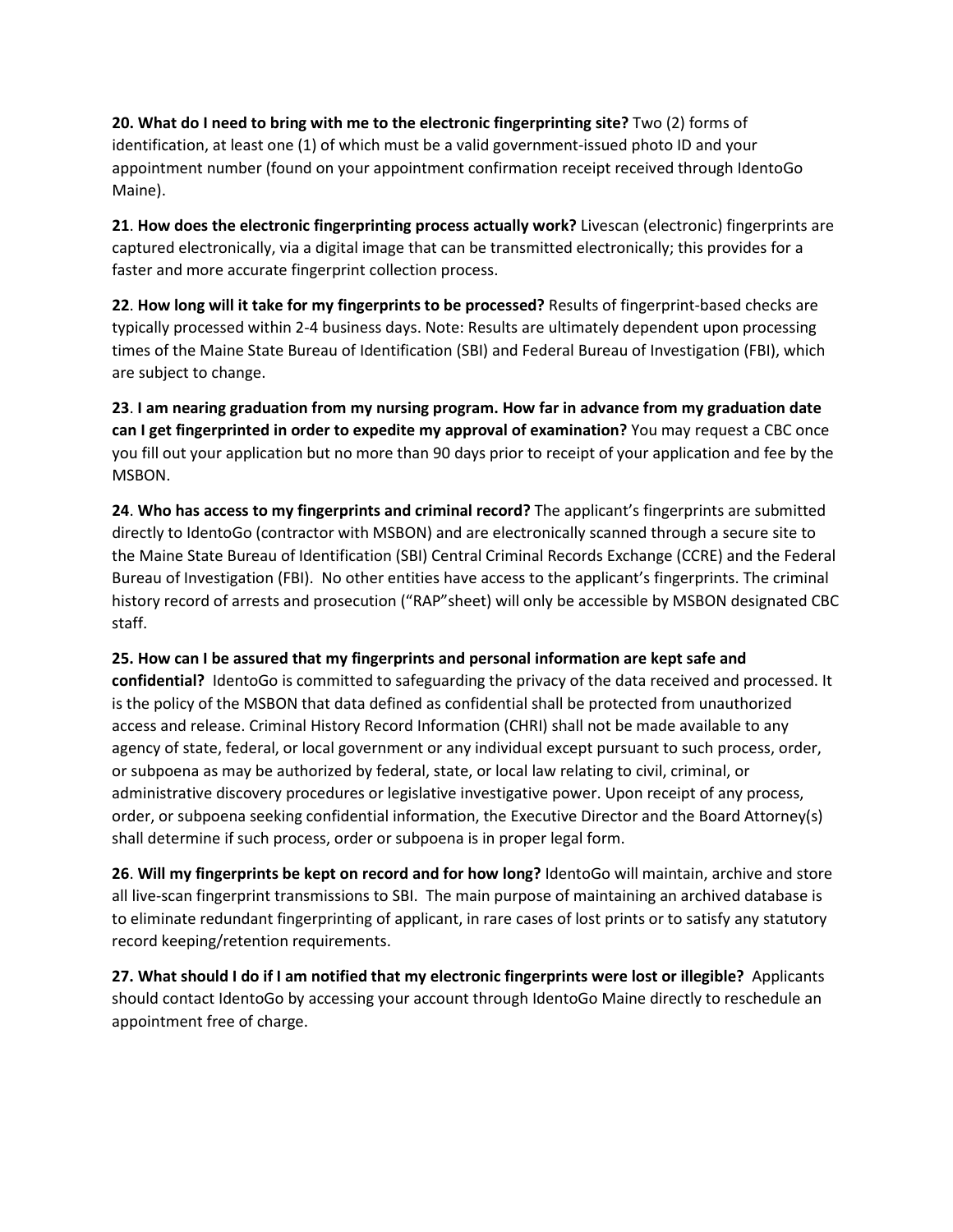### **Criminal Background Check Results**

**28. Whose responsibility is it to make sure that the criminal background results are securely delivered to the MSBON?** The Maine State Bureau of Identification (SBI) Central Criminal Records Exchange (CCRE) will submit results electronically via secure transmission or by confidential mail directly to the MSBON CBC staff.

**29. If I have a criminal history, what documents am I required to provide?** The burden is on the applicant to provide any documentation that would prove or disprove a criminal conviction, or if appropriate, provide any mitigating or aggravating evidence regarding a criminal conviction and proof of completed court ordered requirements. The BON may request additional information, on a case-by-case basis.

**30**. **Are there any convictions that are considered a permanent bar to licensure?** Each applicant is considered on a case-by-case basis. Maine law related to nursing licensure does not include any permanent bars to licensure.

**31. What criminal offenses on my criminal record may interfere with my ability to get licensed?** The MSBON can consider certain criminal history record information in accordance with state law, Title 5, Chapter 341 and nursing regulations. Licensing agencies may refuse to grant or renew, or may suspend, revoke or take other disciplinary action against any occupational license, registration or permit on the basis of the criminal history record information relating to convictions denominated in section 5301, subsection 2, but only if the licensing agency determines that the applicant, licensee, registrant or permit holder so convicted has not been sufficiently rehabilitated to warrant the public trust. The applicant, licensee, registrant or permit holder shall bear the burden of proof that there exists sufficient rehabilitation to warrant the public trust. Please see detailed information at <http://legislature.maine.gov/statutes/5/title5ch341.pdf>

**32. Who is responsible for interpreting the results of the criminal background check?** The Board has delegated authority to the MSBON designated CBC staff who receives and interprets the CBC results.

**33**. **Can I get a copy of my criminal background check results?** After the MSBON receives the results, an individual has the right to access or review his or her State of Maine and federal record response, as provided in Maine law at Title 16, Section 620 of the Maine Revised Statutes, and in federal law in the Code of Federal Regulations, Title 28, Sections 16.32 and 16.33. These laws are available on the Internet or by calling the Maine State Bureau of Identification or the Maine State Law and Legislative Reference Library.

To challenge, change or complete the accuracy of, or to obtain a copy of your Maine State criminal history record information, write to:

Maine State Bureau of Investigations (SBI) State Bureau of Identification State House Station #42 45 Commerce Drive, Suite 1 Augusta, ME 04333-0042